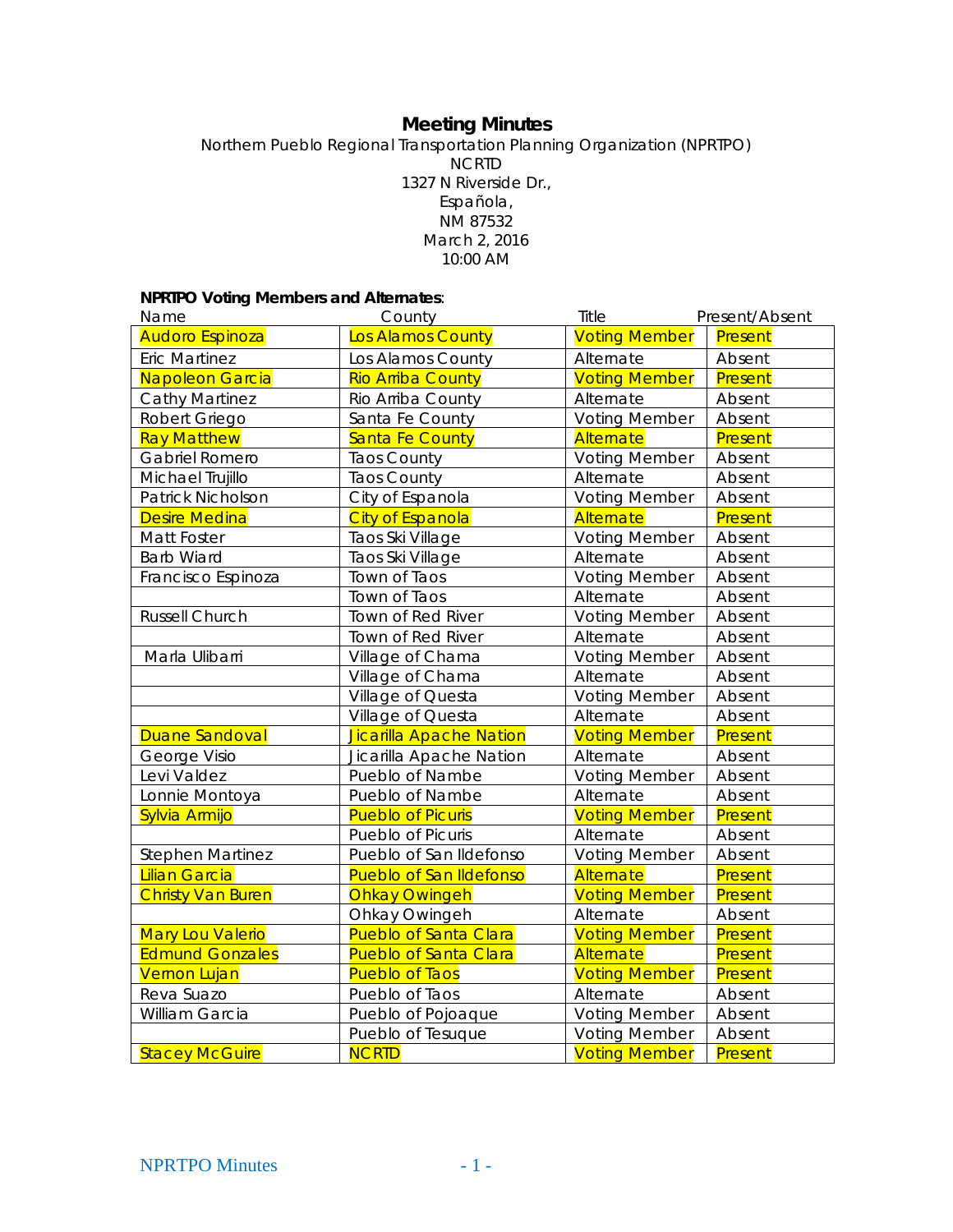## **NPRTPO Program Manager**

Eric Ghahate NCNMEDD

## **NMDOT Staff**

| Robin Elkin   | <b>NMDOT Asset Management and Safety Division</b> |
|---------------|---------------------------------------------------|
| Aaron Detter  | NMDOT Asset Management and Safety Division        |
| Stephen Lopez | NMDOT D-5                                         |

## **Guest Members**

| <b>Ashley Matinez</b> | Rio Arriba County       |
|-----------------------|-------------------------|
| Jennifer Muskratt     | Jicarilla Apache Nation |

## **I. Call Meeting to Order**

The Meeting was called to order at 10:11 p.m. by Vice-Chair Stacey McGuire, NCRTD.

## **II. Pledge of Allegiance**

## **III. Welcome and Introductions:**

Individual introductions were conducted by each NPRTPO member and guests.

## **IV. Approval of the Agenda:**

Vice-Chair Stacey McGuire, NCRTD, called for a motion to approve the agenda as submitted.

Napoleon Garcia, Rio Arriba County, made the motion to approve the agenda as amended; the motion was seconded by Lillian Garcia, Pueblo de San Ildefonso. The motion carried and all voted in favor.

#### **V. Approval of the Minutes: (November 9, 2015 –NCRTD and January 21, 2016 Ohkay Owingeh)**

Vice-Chair Stacey McGuire, NCRTD called for a motion to approve the minutes as submitted.

Napoleon Garcia, Rio Arriba County made the motion to approve the minutes as submitted; the motion was seconded by Audoro Espinoza, Los Alamos County. The motion carried and all voted in favor.

## **VI. Public Comments-5 minutes/person**:

Vice-Chair Stacey McGuire, NCRTD called for any public comment.

No Public Comments

## **VII. ICIP | Local Comprehensive Plans | RTIPR – Integration and Round Table Discussion**

Eric Ghahate facilitated discussion on the effort to integrate planning products such as the Infrastructure Capital Improvement Plan, local plans, and the Regional transportation Plans. Also providing a demo on the Ristra Project, a GIS, Database, Web Portal designed to accommodate such an activity.

## **VIII. Project Tracking, Monitoring, and Reporting**

NCRTD ADA Transition Plan complete, contractions will begin on Riverside first. Taos Pueblo TIGER Grant project ready to go out for bid, construction will start in March.